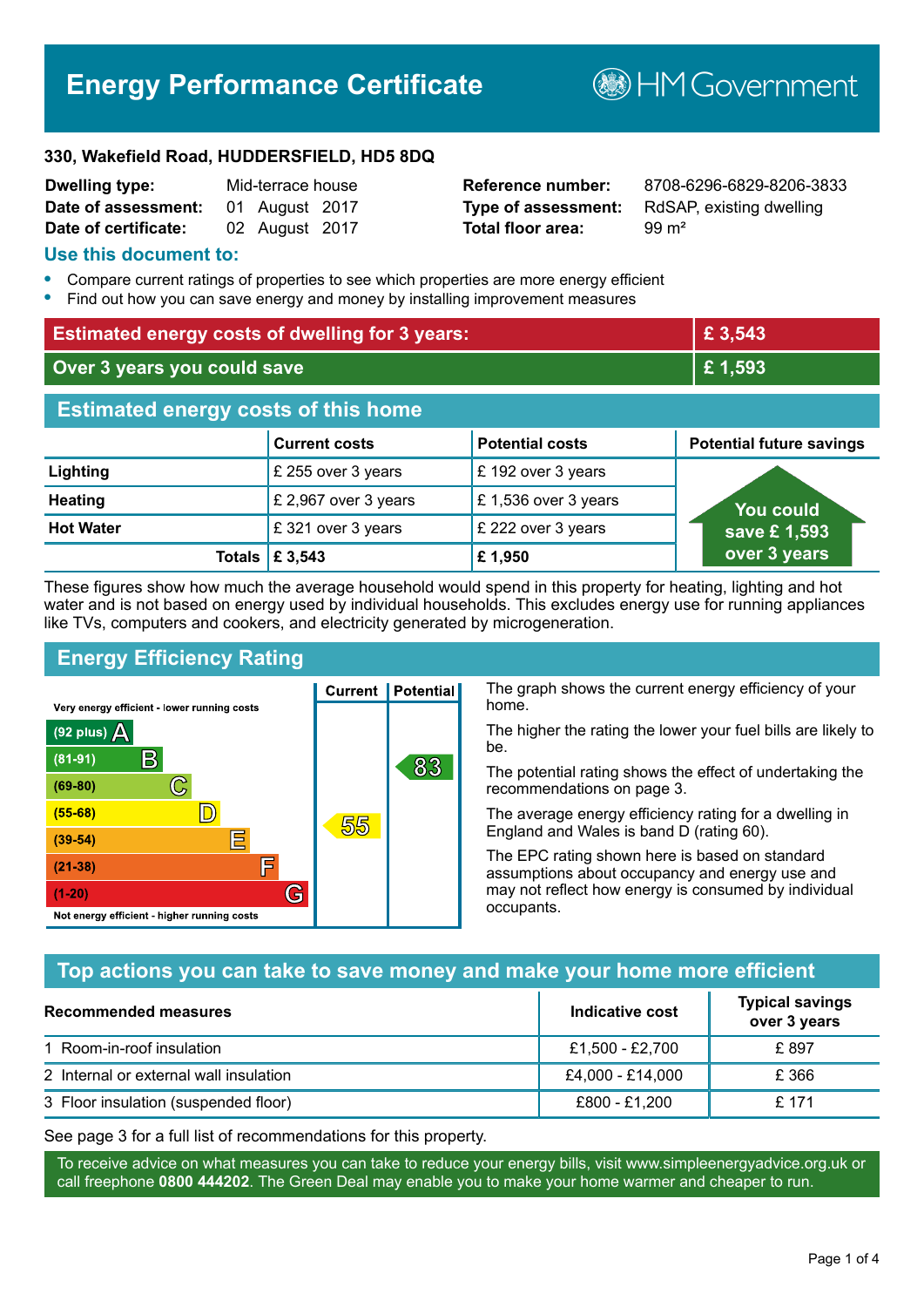**Energy Performance Certificate**

#### **Summary of this home's energy performance related features**

| <b>Element</b>        | <b>Description</b>                                        | <b>Energy Efficiency</b> |
|-----------------------|-----------------------------------------------------------|--------------------------|
| Walls                 | Sandstone or limestone, as built, no insulation (assumed) | ★★☆☆☆                    |
| Roof                  | Roof room(s), no insulation (assumed)                     | ★☆☆☆☆                    |
| Floor                 | To unheated space, no insulation (assumed)                |                          |
|                       | To external air, no insulation (assumed)                  |                          |
| Windows               | Fully double glazed                                       | ★★★☆☆                    |
| Main heating          | Boiler and radiators, mains gas                           | ★★★★☆                    |
| Main heating controls | Programmer, room thermostat and TRVs                      | ★★★★☆                    |
| Secondary heating     | None                                                      |                          |
| Hot water             | From main system                                          | ★★★★☆                    |
| Lighting              | Low energy lighting in 67% of fixed outlets               | ★★★★☆                    |

Current primary energy use per square metre of floor area: 318 kWh/m² per year

The assessment does not take into consideration the physical condition of any element. 'Assumed' means that the insulation could not be inspected and an assumption has been made in the methodology based on age and type of construction.

See addendum on the last page relating to items in the table above.

#### **Low and zero carbon energy sources**

Low and zero carbon energy sources are sources of energy that release either very little or no carbon dioxide into the atmosphere when they are used. Installing these sources may help reduce energy bills as well as cutting carbon. There are none provided for this home.

#### **Your home's heat demand**

For most homes, the vast majority of energy costs derive from heating the home. Where applicable, this table shows the energy that could be saved in this property by insulating the loft and walls, based on typical energy use (shown within brackets as it is a reduction in energy use).

| <b>Heat demand</b>           | <b>Existing dwelling</b> | Impact of loft<br>insulation | Impact of cavity<br>wall insulation | Impact of solid<br>wall insulation |
|------------------------------|--------------------------|------------------------------|-------------------------------------|------------------------------------|
| Space heating (kWh per year) | 19.161                   | (580)                        | N/A                                 | (2,398)                            |
| Water heating (kWh per year) | 2,239                    |                              |                                     |                                    |

You could receive Renewable Heat Incentive (RHI) payments and help reduce carbon emissions by replacing your existing heating system with one that generates renewable heat, subject to meeting minimum energy efficiency requirements. The estimated energy required for space and water heating will form the basis of the payments. For more information, search for the domestic RHI on the www.gov.uk website.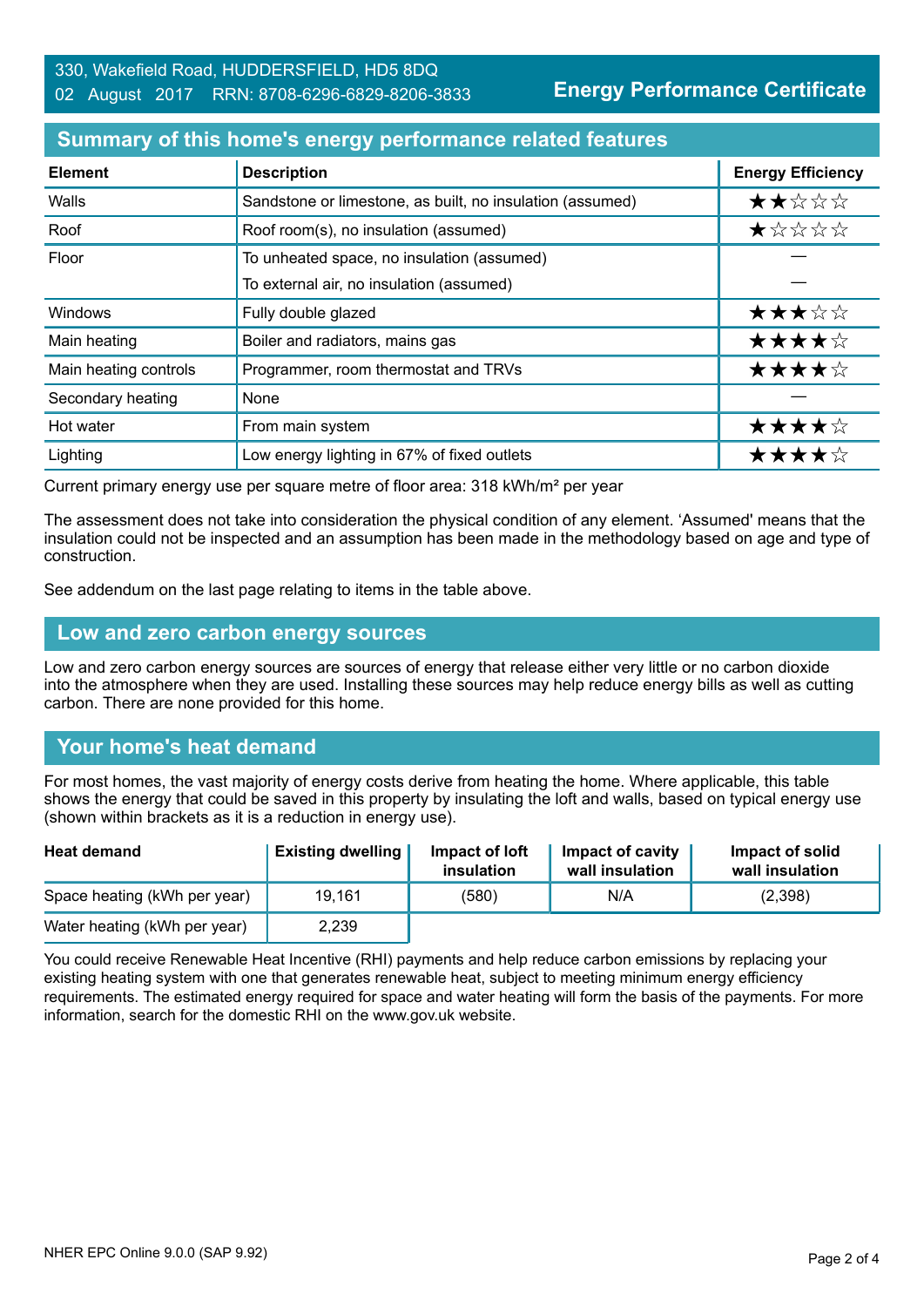#### 330, Wakefield Road, HUDDERSFIELD, HD5 8DQ 02 August 2017 RRN: 8708-6296-6829-8206-3833

### **Recommendations**

The measures below will improve the energy performance of your dwelling. The performance ratings after improvements listed below are cumulative; that is, they assume the improvements have been installed in the order that they appear in the table. To receive advice on what measures you can take to reduce your energy bills, visit www.simpleenergyadvice.org.uk or call freephone 0800 444202. Before installing measures, you should make sure you have secured the appropriate permissions, where necessary. Such permissions might include permission from your landlord (if you are a tenant) or approval under Building Regulations for certain types of work.

| <b>Recommended measures</b>               | Indicative cost  | <b>Typical savings</b><br>per year | <b>Rating after</b><br>improvement |
|-------------------------------------------|------------------|------------------------------------|------------------------------------|
| Room-in-roof insulation                   | £1,500 - £2,700  | £ 299                              | D66                                |
| Internal or external wall insulation      | £4,000 - £14,000 | £122                               | <b>C70</b>                         |
| Floor insulation (suspended floor)        | £800 - £1,200    | £ 57                               | C72                                |
| Low energy lighting for all fixed outlets | £20              | £ 18                               | C73                                |
| Solar water heating                       | £4,000 - £6,000  | £ 34                               | C74                                |
| Solar photovoltaic panels, 2.5 kWp        | £5,000 - £8,000  | £264                               | <b>B83</b>                         |

# **Financial Support and the Green Deal**

Green Deal Finance allows you to pay for some of the cost of your improvements in instalments under a Green Deal Plan (note that this is a credit agreement, but with instalments being added to the electricity bill for the property). The availability of a Green Deal Plan will depend upon your financial circumstances. There is a limit to how much Green Deal Finance can be used, which is determined by how much energy the improvements are estimated to **save** for a 'typical household'.

You may also be able to obtain support towards repairs or replacements of heating systems and/or basic insulation measures under the ECO scheme, provided that you are in receipt of qualifying benefits or tax credits. To learn more about this scheme and the rules about eligibility, visit www.simpleenergyadvice.org.uk or call freephone **0800 444202** for England and Wales.